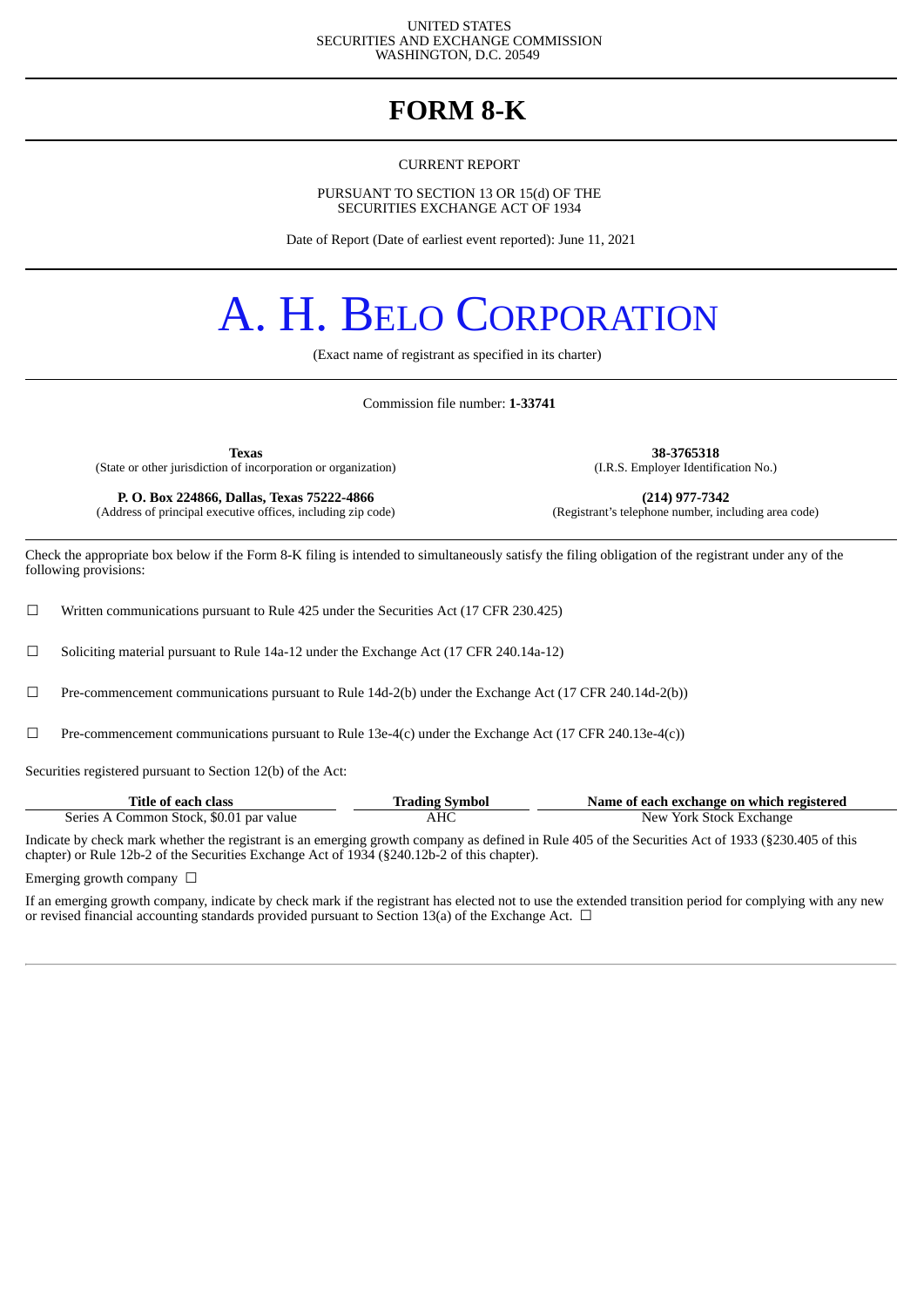#### Item 3.01. Notice of Delisting or Failure to Satisfy a Continued Listing Rule or Standard; Transfer of Listing.

On June 11, 2021, A. H. Belo Corporation (the "Company"), acting pursuant to authorization from its Board of Directors, notified the New York Stock Exchange (the "NYSE") of its intention to voluntarily withdraw the listing of its Series A common stock, par value \$0.01 per share (the "Series A Common Stock"), from the NYSE and transfer the listing to the Nasdaq Capital Market ("Nasdaq").

The Series A Common Stock has been approved for listing on Nasdaq, where it will trade under the new ticker symbol "DALN." The Company expects that listing and trading of its Series A Common Stock on the NYSE will end at market close on or about June 28, 2021, and that trading will begin on Nasdaq at market open on or about June 29, 2021.

#### **Item 7.01. Regulation FD Disclosure.**

On June 16, 2021, the Company issued a press release announcing the transfer of its Series A Common Stock to Nasdaq and the change of the Company's name to DallasNews Corporation, in each case effective as of June 29, 2021. A copy of the press release is attached hereto as Exhibit 99.1 and is incorporated herein by reference.

In accordance with General Instruction B.2 of Form 8-K, the information furnished pursuant to Item 7.01 (including the information in Exhibit 99.1) shall not be deemed to be "filed" for purposes of Section 18 of the Securities Exchange Act of 1934, as amended (the "Exchange Act"), or otherwise subject to the liabilities of that section, nor shall such information be deemed incorporated by reference in any filing under the Securities Act of 1933, as amended, or the Exchange Act, except as shall be expressly set forth by specific reference in such a filing.

#### **Item 9.01. Financial Statements and Exhibits.**

(d) *Exhibits*.

| Exhibit Number | <b>Description</b>                                                          |
|----------------|-----------------------------------------------------------------------------|
| <u>99.1</u>    | Press Release issued by A. H. Belo Corporation on June 16, 2021             |
| 104            | Cover Page Interactive Data File (embedded within the Inline XBRL document) |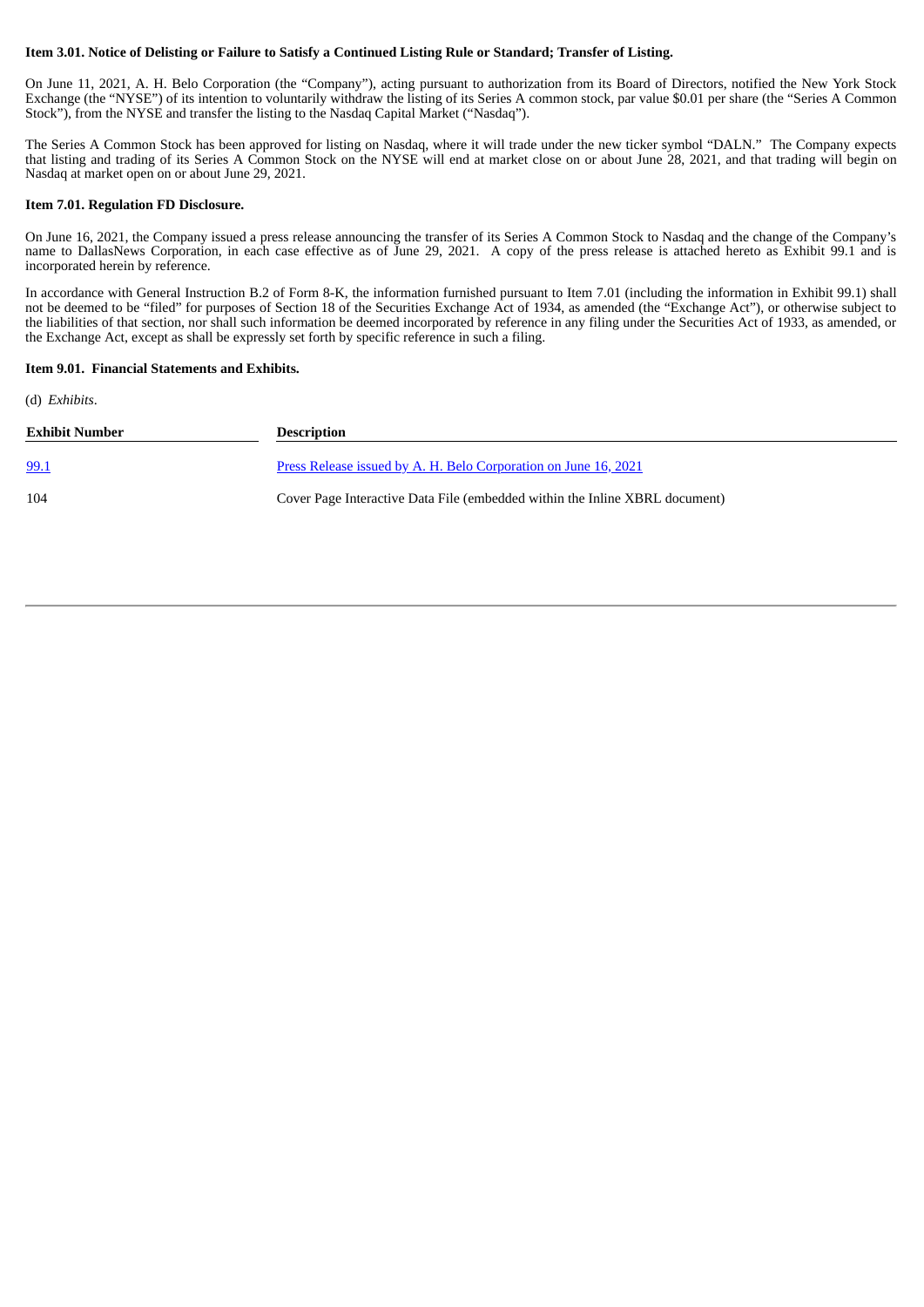#### **SIGNATURE**

Pursuant to the requirements of the Securities Exchange Act of 1934, the Registrant has duly caused this report to be signed on its behalf by the undersigned thereunto duly authorized.

#### Date: June 16, 2021 A. H. BELO CORPORATION

By: /s/ Christine E. Larkin

Christine E. Larkin Senior Vice President/General Counsel